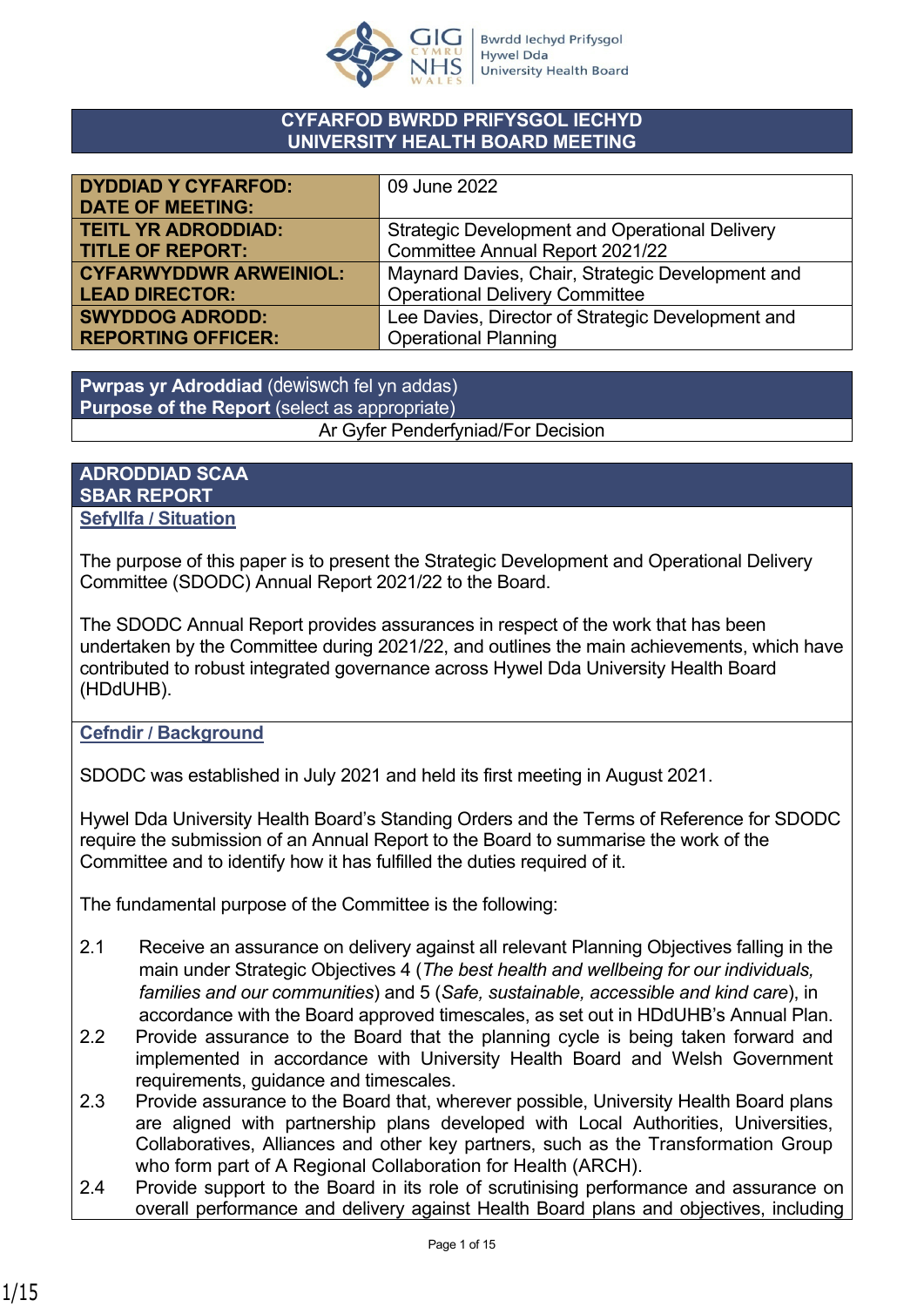delivery of key targets, giving early warning on potential performance issues and making recommendations for action to continuously improve the performance of the organisation and, as required, focus in detail on specific issues where performance is showing deterioration or there are issues of concern.

- 2.5 Provide assurance to the Board that the data on which performance is assessed is reliable and of high quality and that any issues relating to data accuracy are addressed.
- 2.6 Seek assurance on the management of principal risks within the Board Assurance Framework (BAF) and Corporate Risk Register (CRR) allocated to the Committee and provide assurance to the Board that risks are being managed effectively and report any areas of significant concern e.g., where risk tolerance is exceeded, lack of timely action.
- 2.7 Recommend acceptance of risks that cannot be brought within the UHBs risk appetite/tolerance to the Board through the Committee Update Report.
- 2.8 Receive assurance through Sub-Committee Update Reports that risks relating to their areas are being effectively managed across the whole of the Health Board's activities

### **Asesiad / Assessment**

SDODC has been established under Board delegation with the Health Board approving Terms of Reference for the Committee at its Board meeting on 29th July 2021.

In discharging its role, the Committee is required to oversee and monitor the planning and performance assurance agenda for the Health Board and in respect of its provision of advice to the Board, ensure the implementation of the planning and performance assurance agenda against the following areas of responsibility:

- Seek assurance on delivery against all Planning Objectives (PO) aligned to the Committee, considering and scrutinising the plans and programmes that are developed and implemented, supporting and endorsing these as appropriate (PO 1D, 4A, 4B, 4C, 4D, 4E, 4F, 4G, 4J, 4L, 4M, 4N, 4O, 5A, 5B, 5E, 5F, 5G, 5H, 5I, 5J, 5L, 5M, 5N, 5O, 5P, 5Q).
- Review business cases, prior to Board approval, including the development of the Programme Business Case for the new hospital and the Programme Business Case for the repurposing of the Glangwili and Withybush General Hospital sites (PO 5C and 5D), underpinned by a robust process for continuous engagement to support delivery (PO 2C).
- Seek assurance on delivery of the Health Board's Annual Recovery Plan through the scrutiny of quarterly monitoring reports.
- Seek assurance on the development of the Health Board's Integrated Medium Term Plan (IMTP), based on robust business intelligence and modelling, and assure the development of delivery plans within the scope of the Committee, their alignment to the Health Board's Plan/IMTP and the Health Board's strategy and priorities (PO 3E).
- Seek assurances on all outstanding plans in relation to the National Networks and Joint Committees including commitments agreed with Swansea Bay University Health Board (SBUHB)/ A Regional Collaboration for Health (ARCH); Mid Wales Joint Committee; Sexual Assault Referral Centre (SARC); National Collaborative (PO 5N).
- Seek assurances on the development and implementation of a comprehensive approach to performance delivery and quality management, to incorporate all performance requirements set by the Board, Welsh Government (WG), regulators and inspectors, that enables all staff with managerial responsibility to strive for excellence whilst effectively delivering the basics (PO 3A).
- Scrutinise the performance reports (including those related to external providers) prepared for submission to the Board, ensure exception reports are provided where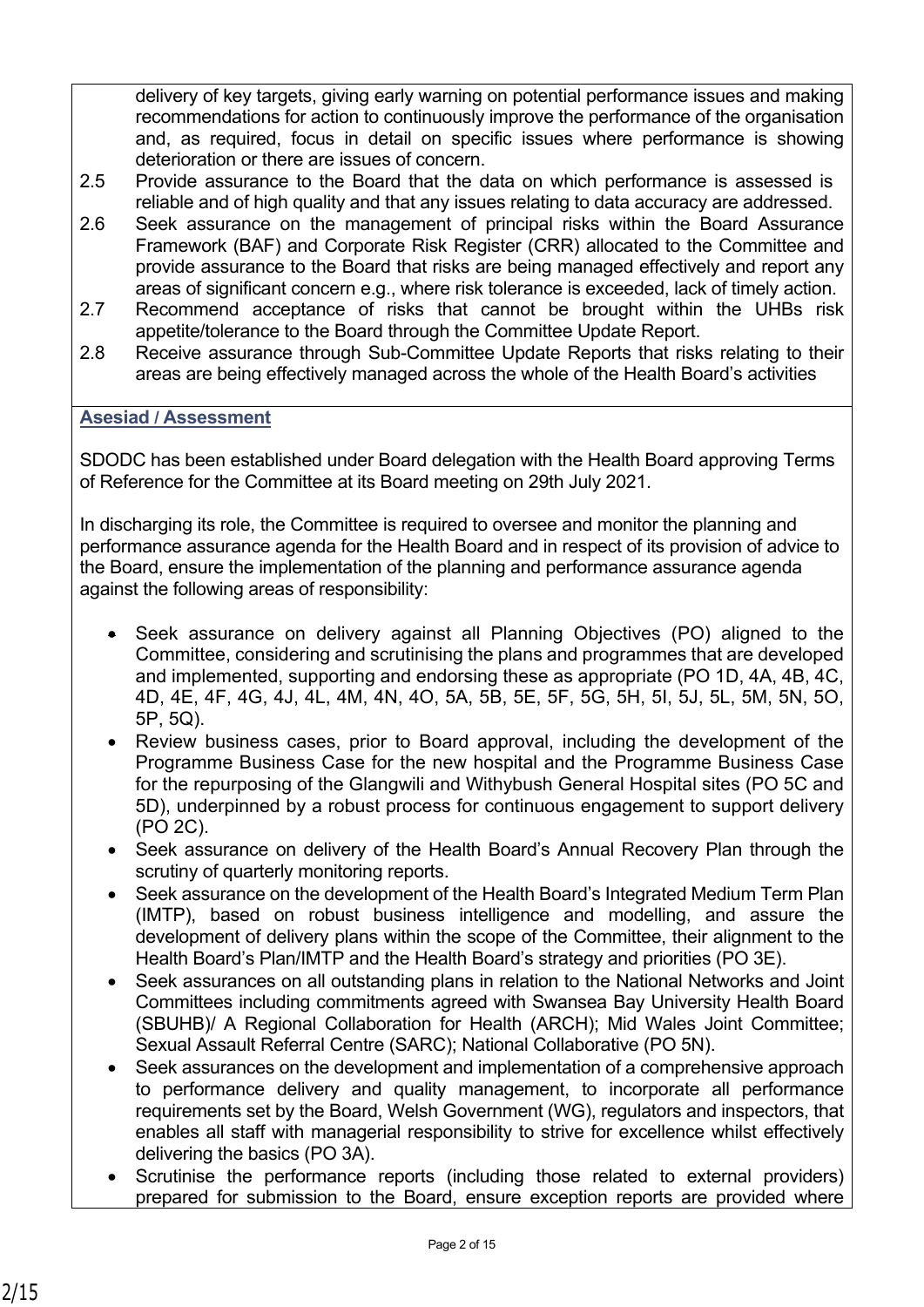performance is off track, and undertake deep dives into areas of performance as directed by the Board.

- Consider the Health Board's approach to reducing health inequalities and the interventions aimed at addressing the causes (PO 4K).
- Consider the new process that is established, involving all clinical service areas and individual clinical professionals, whereby the Health Board is assessed against local and national clinical effectiveness standards / NHS Delivery Framework requirements and fully contribute to all agreed national and local audits, including mortality audits (PO 5K).
- Provide assurance to the Board that arrangements for Capital, Estates and Information Management and Technology (IM&T) are robust.
- Consider proposals from the Capital, Estates and IM&T Sub Committee on the allocation of capital and agree recommendations to the Board.
- Seek assurances on the delivery of the requirements arising from HDdUHB's regulators, WG and professional bodies (PO 3B).
- Refer planning and performance matters which impact on quality and safety to the Quality, Safety & Experience Committee (QSEC), and vice versa.
- Refer matters which impact on data quality and data accuracy to the Sustainable Resources Committee (SRC), and vice versa.
- Approve relevant corporate policies and plans within the scope of the Committee.
- Review and approve the annual work plans for any Sub-Committee which has delegated responsibility from the Strategic Development & Operational Delivery Committee and oversee delivery.
- Agree issues to be escalated to the Board with recommendations for action.

### **Sub-Committees**

The Sub-Committee reporting to SDODC during 2021/22 was as follows:

### **Capital Sub-Committee (previously the Capital, Estates and IM&T Sub-Committee)** – established to:

- Oversee the delivery of the Health Board's capital programmes and projects included in the planning cycle (in year and longer term).
- Recommend to the Board, via the Strategic Development and Operational Delivery Committee (SDODC), the use of the Health Board's Capital Resource Limit (CRL), in line with the HB's financial scheme of delegation.
- Review, on an annual basis, the DCP programme for the following financial year.
- Oversee the development of the Estates Strategy and Infrastructure Investment Enabling Plan aligned to the A Healthier Mid and West Wales Strategy for consideration by SDODC, prior to Board approval.
- Oversee the development and delivery of implementation plans for the Estates Strategy agreeing corrective actions where necessary and monitoring its effectiveness.

Please see Appendix 1 for the Capital Sub-Committee Annual Report.

The SDODC Annual Report 2021/22 is intended to outline how the Committee and its Sub-Committee have complied with the duties delegated by the Board and SDODC through the set Terms of Reference, and also to identify key actions that have been taken to address issues within the Committee's remit.

# **Constitution**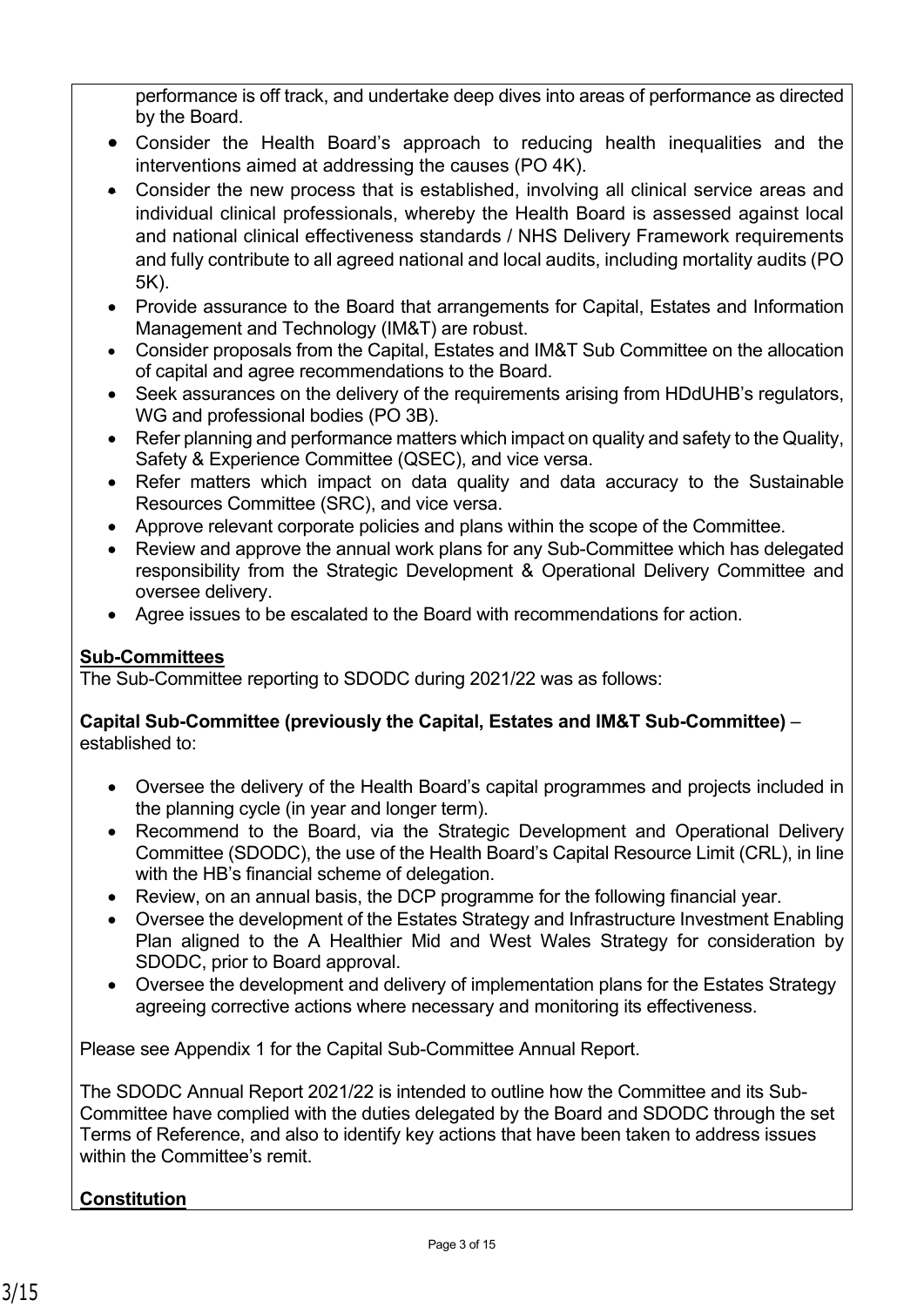From the Terms of Reference approved at Board on 29<sup>th</sup> July 2021, the membership of the Committee was agreed as the following:

- Independent Member (Chair).
- Independent Member (Vice Chair).
- 3 Independent Members.

The following Members are identified as "In Attendance" Members:

- Director of Strategic Development & Operational Planning (Lead Executive).
- Director of Finance.
- Director of Operations.
- Director of Primary, Community & Long Term Care.
- Other Lead Executives to be invited to attend for their relevant Planning Objectives aligned to the Committee i.e. Director of Therapies and Health Science for PO 4E, 5L; Medical Director/Deputy Chief Executive Officer for PO 4L, 4N, 5K; Director of Public Health for PO 4A, 4B, 4D, 4G, 4J, 4K, 4M, 4O.
- Hywel Dda Community Health Council Representative (not counted for quoracy purposes).

### **Meetings**

The Committee meets on a bi-monthly basis. Since its establishment in July 2021, the Committee met on 4 occasions during 2021/22 and was quorate at all meetings, as follows:

- 26<sup>th</sup> August 2021.
- 26<sup>th</sup> October 2021
- $\bullet$  15<sup>th</sup> December 2021.
- $\bullet$  24<sup>th</sup> February 2022.

As SDODC is directly accountable to the Board for its performance, it provides an assurance to the Board through a formal written update report, which is received at the subsequent Board meeting. A full set of the papers for each Committee meeting is routinely made publicly available on the Health Board's website.

### **Areas of Responsibility**

In discharging its duties, SDODC has undertaken work during 2021/22 against the following areas of responsibility in relation to its planning and performance assurance agenda:

### **Governance**

**Committee Terms of Reference** – the Committee received its Terms of Reference for information following their approval at the Board meeting held on  $27<sup>th</sup>$  July 2021.

**Sub-Committee Terms of Reference** – revisions to the Terms of Reference for the Capital Sub-Committee were presented to SDODC in February 2022 and approved.

### **Self-Assessment of Committee Effectiveness 2020/21: 6 Monthly Review of**

**Recommendations Arising from the Annual Outcome Report** – the Committee received the Action Plan resulting from the requirement to conduct a 6 monthly review of recommendations arising from the annual Self-Assessment of Committee Effectiveness Outcome Report to consider whether it met with the Committee's expectations. The Action Plan was comprised the relevant actions from the annual Self-Assessment undertaken by the People, Planning and Performance Assurance Committee (PPPAC) – the predecessor of SDODC. Members received assurance that all expectations and actions to improve the effectiveness of SDODC had been achieved, and that going forward the individual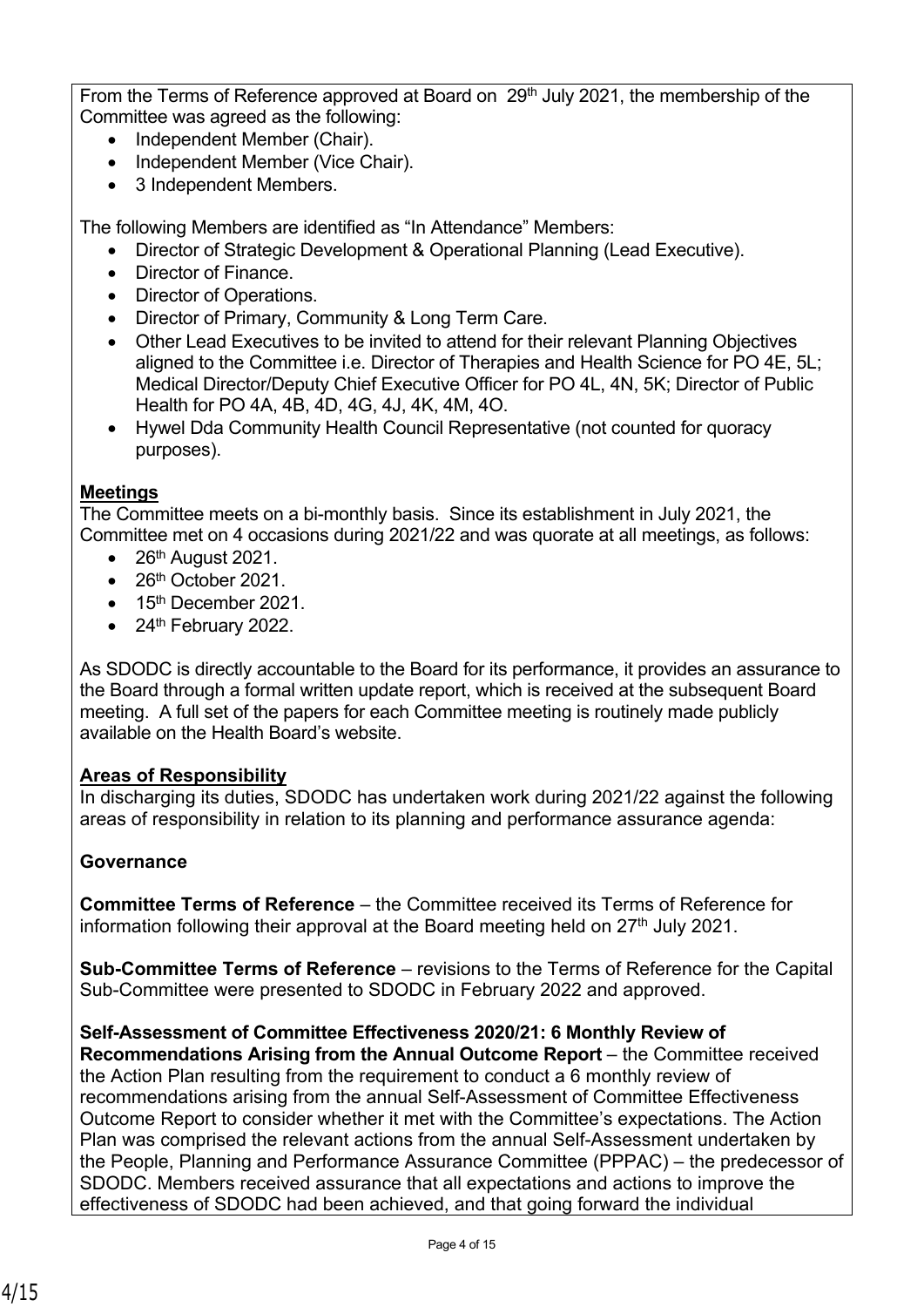Committee self-assessments would be staggered across a 12 month period and then reported annually at the end of that period.

**Policies** – during 2021/22, the Committee approved the following policies:

- Standing Operating Procedure for the Management of Board and Committees (Policy 175).
- Patient Access Policy (Policy 534).

# **Performance**

**Integrated Performance Assurance Report (IPAR) - The Integrated Performance** Assurance Reports presented to the Committee during 2021/22 outlined achievements against targets and actions in place to improve performance.

At its meeting in August 2021, the Committee received the Month 4 (2021/22) IPAR, noting areas of concern aligned to the 4 'Quadrants of (COVID-19) Harm' relating to Accident & Emergency (A&E) waits over 12 hours, hospital-acquired pressure sores, treatment waits over 36 weeks from point of referral and waits of over 8 weeks for a specific diagnostic. Members noted further areas of concern in terms of performance related to diagnostic service capacity pressures as a result of COVID-19 staff sickness/shortage. Members also noted that some areas of performance related to POs aligned to different Committees and proposed that the various components of the IPAR be separated and assigned to the Committees under whose remit they would best sit, with recovery actions being undertaken to provide a more holistic and contextualised view of performance in future reports. The Committee requested that any significant changes, e.g., the movement of measures between areas or availability of additional measures be highlighted within the summary sections of the IPAR

In October 2021, the Committee received the IPAR for Month 6 (2021/22), noting that the measures from October 2021 had been assigned to Strategic Objectives and reported to the relevant lead Committee. Concerns were raised regarding the increasing number of mental health issues amongst young people across HDdUHB, with 74.8% of children and young adults waiting over the target of 26 weeks for an assessment. The unplanned care position was also highlighted and in response to queries raised on how the current figures relating to ambulance response times, handovers and waiting outside hospitals are impacting on patient care, the Committee received assurance on the positive ongoing work to address these issues including the Delta Service, the Contact First 111 and new urgent patient care model, and the Front Door Turnaround model.

In December 2021, the Committee received the IPAR for Month 8 (2021/22), noting the improvement in areas such as diagnostics, hip fractures mental health, biosimilar and the prescribing of biosimilars. However, Members noted a decline in occupational therapy performance in mental health assessments for under 18 year olds within 28 days. WG targets and whether these are achievable were also raised as a concern. Members proposed a benchmarking exercise be undertaken for a comparison between Health Boards across Wales to offer a guide as to whether HDdUHB metrics are reasonable and tenable. It was also agreed that a report be presented to the next SDODC meeting to provide the Committee with a level of insight into the scale of the recovery challenge facing the Health Board.

At the meeting in February 2022, the Committee received the IPAR for Month 10 (2021/22), accepting the changes to the way in which data would be presented going forward resulting in a shorter report to Committee with the ability to interrogate the Power BI dashboard for any further detail required. Members noted the intention to retain the IPAR as an integrated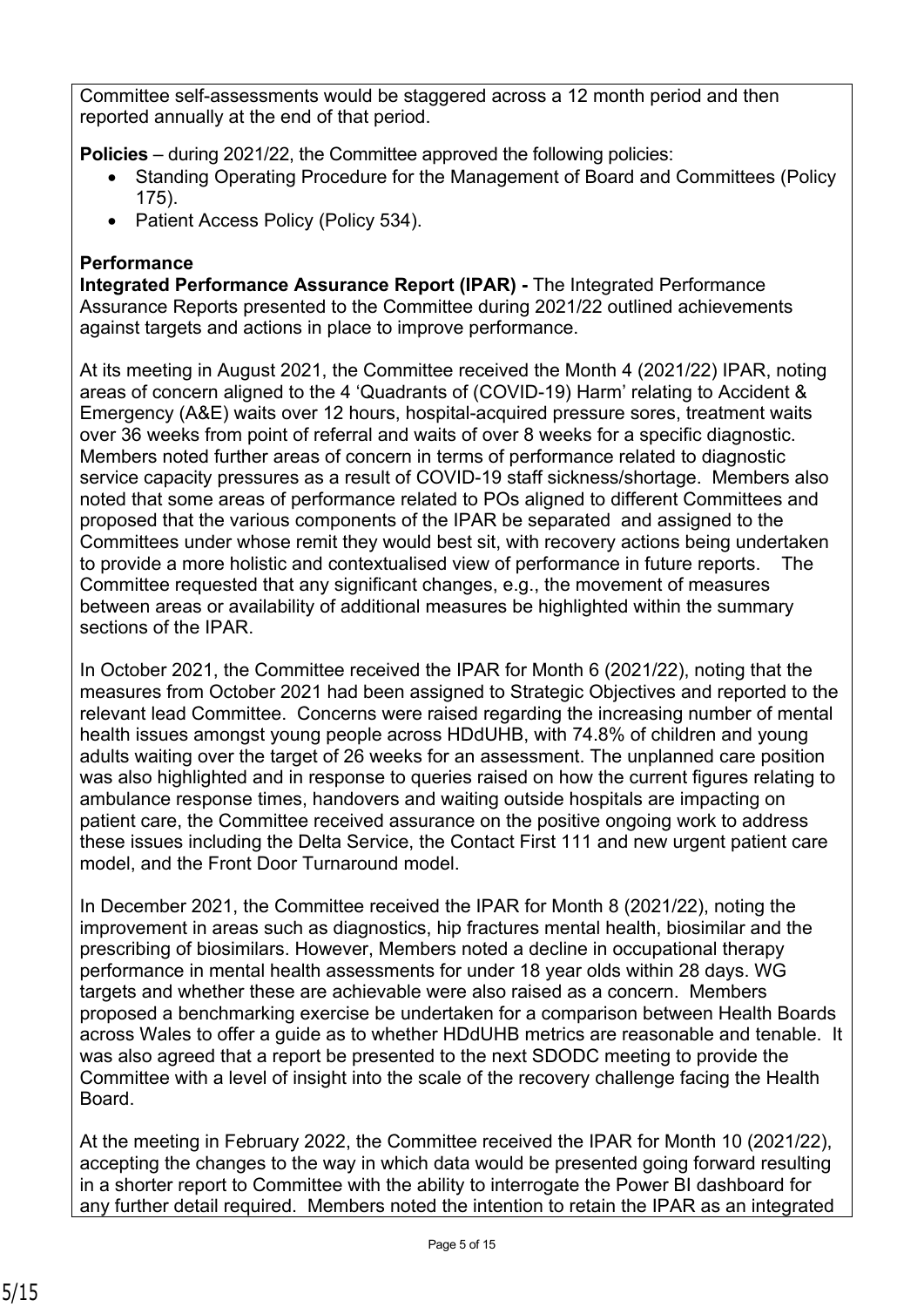report making use of the Board Assurance Framework which would be supplemented with the key metrics involved. Members raised concerns at the declining performance within Mental Health services and the challenges faced in terms of increasing demand and agreed for this concern to be escalated to Board. The Committee also received a benchmarking report comparing performance of HDdUHB and other Health Boards across Wales to identify how HDdUHB's performance compares with its peers and to inform the scale of HDdUHB's recovery challenge. It was agreed that it would be beneficial to present this information to a future Board Seminar session.

**Monitoring of Welsh Health Circulars (WHCs)** – at the August 2021 meeting, the Committee received the first of its scheduled bi-annual updates on progress in relation to the implementation of WHCs within SDODC's Lead Director and Supporting Officer areas of responsibility. Members noted two WHCs that have been assigned 'Amber' status in terms of progress relating to the implementation of the Emergency Department Clinical Information Management System and Value-Based Health Care (VBHC) Programme data requirements. Members received assurance that plans to implement the system are being progressed, with the Health Board developing an in-house data visualisation platform to capture and review Patient Recorded Outcome Measures, supported by data gathered from the DrDoctor patient engagement system.

At the February 2022 meeting, the Committee received the second of its scheduled biannual updates on progress in relation to the implementation of WHCs within SDODC's Lead Director and Supporting Officer areas of responsibility. Members received assurance on the impacts of non/late delivery, and assurance that the risks associated with these are being managed effectively.

**Planned Care Recovery** – at the October 2021 meeting, the Committee received the Planned Care Recovery report following a request made at the July 2021 Public Board meeting. Members noted the information presented in terms of waiting lists as at September 2021, suggesting this could potentially be referred to QSEC for further consideration from a quality and safety perspective. Members also noted the significant reduction in referrals made during the COVID-19 pandemic with potential unknown demand and unmet need amongst the HDdUHB population.

At the February 2022 meeting, the Committee received a presentation highlighting the potential un-referred backlog and its impact on recovery planning within HDdUHB, produced in conjunction with Lightfoot. The Committee noted that the key conclusions from this work are to increase capacity and activity and review old pathways and models of care to use as a catalyst for the Health Board's transformation agenda whilst ensuring that the public are engaged on this and patients supported as waiting times increase.

# **Planning**

**Influenza Season 2021/22** – at the August 2021 meeting, the Committee received the Influenza Vaccine Implementation Plan 2021/22 which had been developed in alignment with the COVID-19 Mass Vaccination Delivery Plan and the West Wales Regional COVID-19 Prevention and Response Plan, and based upon a delivery model in which GP Surgeries, Community Pharmacies, Hospital In-reach, School Nurse Services and Mass Vaccination Centres would immunise at least between 60% and 80% of the HDdUHB population. Where the timetable permits, the COVID-19 Booster programme would also be delivered alongside the Influenza programme in collaboration with partners. The Committee welcomed the assurance provided by the quality of the planning and the proactive approach taken.

**Winter Plan 2021/22** – in August 2021, the Committee received a progress update on the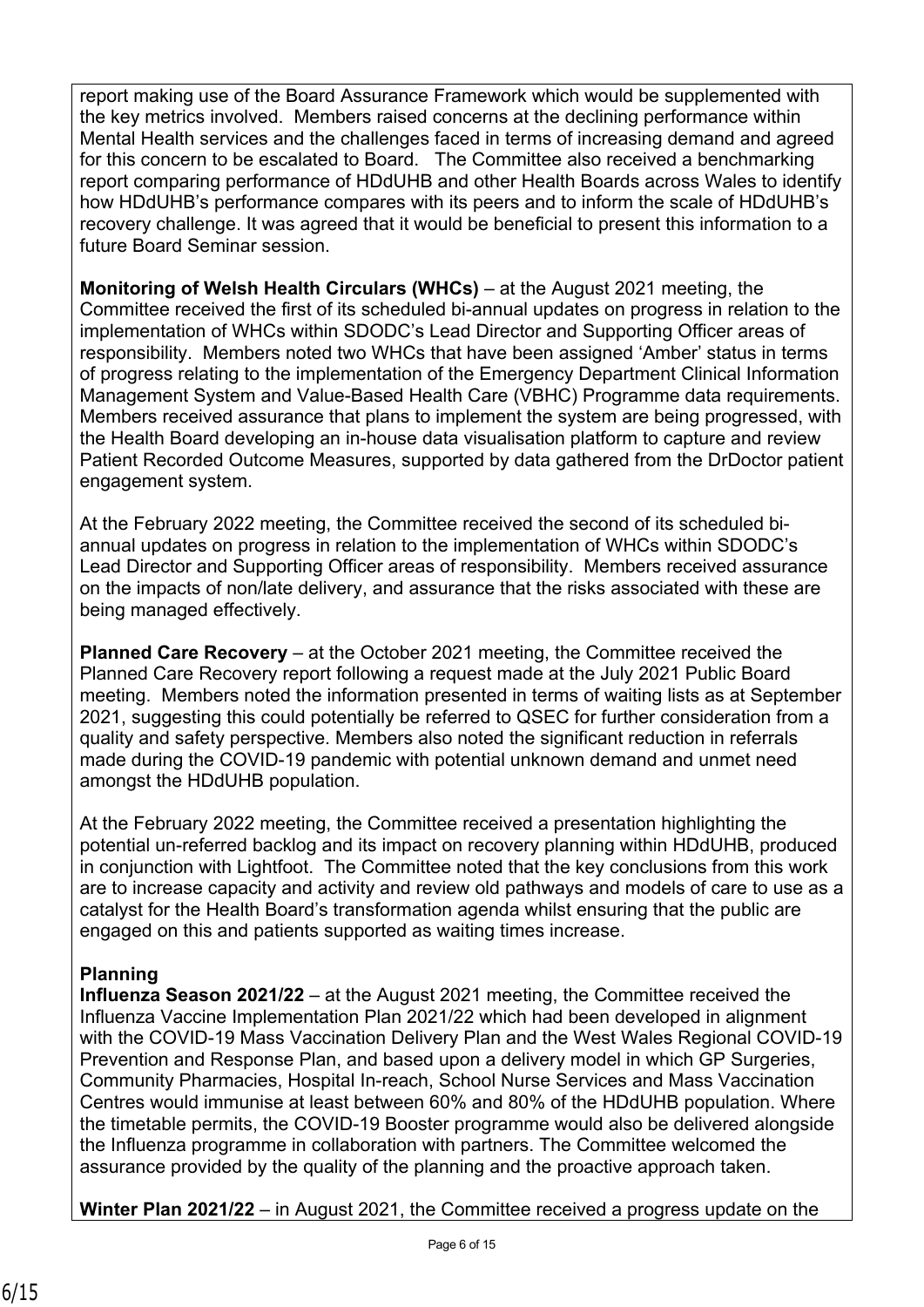Health Board's Winter planning processes for 2021/22. Members noted the £25m Urgent Emergency Care Transformation Fund made available by WG against which all organisations could submit bids and plans to support this work. Members noted the significant issues relating to Winter planning which are unique to 2021/22 in terms of increased hospital admissions as a result of COVID-19 that could result in a Winter demand increase of 20%. Members received assurance that the Health Board's Urgent and Emergency Care planning is aligned with the Winter Plan and Annual Recovery Plan and noted progress in supporting Urgent Care provision and in developing potential solutions to address the capacity shortfall in domiciliary care.

**Business Justification Case - Phase 1 of Fire Enforcement works at Glangwili General Hospital (GGH)** – in August 2021, the Committee received a report setting out the next stage in delivering the capital investment necessary to comply with the Fire Enforcement Notices and Letters of Fire Safety Matters in place on the GGH site. Members noted the Business Justification Case (BJC) detailing capital investment requirements for Phase 1 of the works, seeking formal endorsement from WG for approval to proceed and for the release of the associated capital funding. Members were assured that, in recognition of the level of risks, the procurement process is based upon a cost-reimbursable contract which is the approach agreed with WG and NHS Wales Shared Services Partnership Specialist Estates Services, and offers additional support to the Health Board in the event of escalating capital costs as the works progress. Members were further assured in relation to the governance and reporting arrangements in place and the post-project evaluation which would be undertaken in accordance with WG requirements. The Committee supported the submission of the BJC to WG.

**Developing the IMTP for the Period 2022/23 to 2024/25** – at its meeting on 26<sup>th</sup> October 2021, the Committee received the Developing the Integrated Medium Term Plan (IMTP) 2022/2023 and 2024/2025 report, a key planning document for HDdUHB setting out the milestones and actions being undertaken in the next one to three years in order to progress the HDdUHB strategy. Assurance was provided that virtually all draft plans from operational and corporate teams had been received and would be presented to Executive Team, with an update provided to the Public Board in November 2021.

At its meeting in December 2021, the Committee noted that following in depth scrutiny of the IMTP in Board Seminar in early December, the IMTP had been updated with additional information, and with further detail added to the structure at the end of the plan. It was further noted that continued development of the IMTP would be made over the coming months.

At its meeting in February 2022, the Committee noted that a draft plan with an interim budget would be submitted to WG by the end of March 2022, with a view to submitting an approvable IMTP in Summer 2022.

**Programme Business Case (PBC) Update – New Urgent & Planned Care Hospital** – in October 2021, the Committee received the PBC Update - New Urgent and Planned Care Hospital report, noting the progression of work on the PBC in support of HDdUHB's Health and Care Strategy "A Healthier Mid and West Wales" in parallel with the work to identify a suitable site for the proposed new Urgent and Planned Care Hospital. The Committee also received an update highlighting the recently held successful land solution workshop, narrowing down the proposed sites to a shortlist suitable for development, taking into consideration access, workforce, logistics and decarbonisation implications.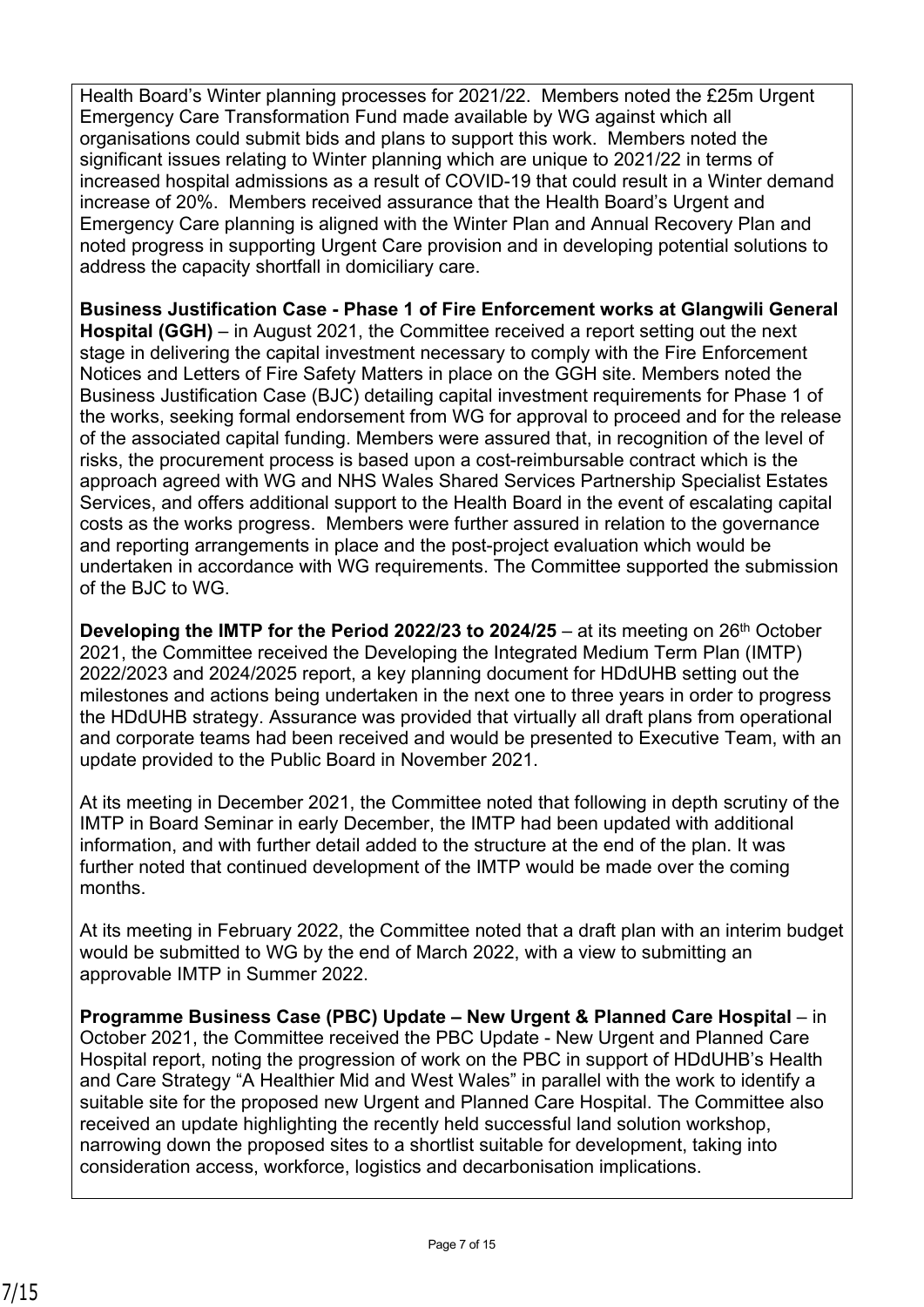At the December 2021 meeting, the Committee received an update on the level of activity underway to complete the PBC, noting the biggest risks being the affordability analysis, workforce being key and the capital costing work. The Committee also noted the expectation to finalise a site by June/July 2022 at which point the Health Board may need to take out an 'Option to Purchase' on one or two sites at that time.

At the February 2022 meeting, the Committee noted the minor changes reflected in the final submission to WG, with the anticipation that formal feedback should be received in time to present to the next SDODC meeting.

**Discretionary Capital Programme (DCP) 2021/22 and Capital Governance Update** – updates were received by the Committee throughout the year, providing detail relating to the 2021/22 Capital Programme and planned investments and the Capital Schemes governance updates.

At the August 2021 meeting, the Committee was advised that following agreed commitments against the DCP for 2021/22, a balance of £1.04m remained to be allocated, with a prioritisation matrix developed to inform the allocation of this balance across equipment, IT and estates infrastructure. The Committee noted a cost of £0.422m to progress the procurement and installation of isolation pods on acute sites to help control infection outbreaks and manage patients who are known or suspected to be infectious. Residual risks relating to the Pond Street and Penlan sites were noted, as was the continuing red RAG status relating to the Women & Children Phase II scheme due to a significant delay in its completion, which if the risk materialises, could result in a requirement for an additional contribution from the DCP for the scheme. The Committee also noted the partial approval of the Major Infrastructure PBC in the sum of £87m which would allow the Health Board to commence the work needed to improve existing buildings and infrastructure.

At the October 2021 meeting, the Committee noted that £4.8m of the total £8.8m of WG COVID-19 related funds had been received, of which £600k had been put back into the DCP, leaving approximately £1m to reprioritise in year. The Committee was informed that £12m imaging funding from WG would be received over a 2 year period. In terms of capital governance, Members were advised of two projects identified as red RAG status – the Crosshands Health Centre and the Women and Children Phase II Scheme.

At the December 2021 meeting, the Committee noted that the Health Board had been awarded year end bid monies of £3.2m from WG, and acknowledged that there may be challenges to complete these within the financial year due to supply chain issues. The Committee also noted that £20m had been received for the Modular Theatres at Prince Philip Hospital which had to be spent by the end of March 2022. Members were also informed of the identified risks for both the Cross Hands Health Care Centre and the Women and Children Phase II Development.

At the February 2022 meeting, the Committee was pleased to note the improving position in the Women & Children Phase II Development timeline, as well as the significant progress made on capital delivery for 2021/22 with the detail on slippage at a national level, resulting in £350k secured for IT replacement and £643k for mobile x-ray equipment. However, Members were advised of the challenging position for 2022/23 given the unexpected 24% decrease (circa £2m) in DCP allocation announced by WG in January 2022. Notwithstanding this, the Committee endorsed the proposed DCP for 2022/23 for onward ratification by the Board and agreed to escalate the concerns around the reduction in available capital for 2022/23 through the Update Report to Board.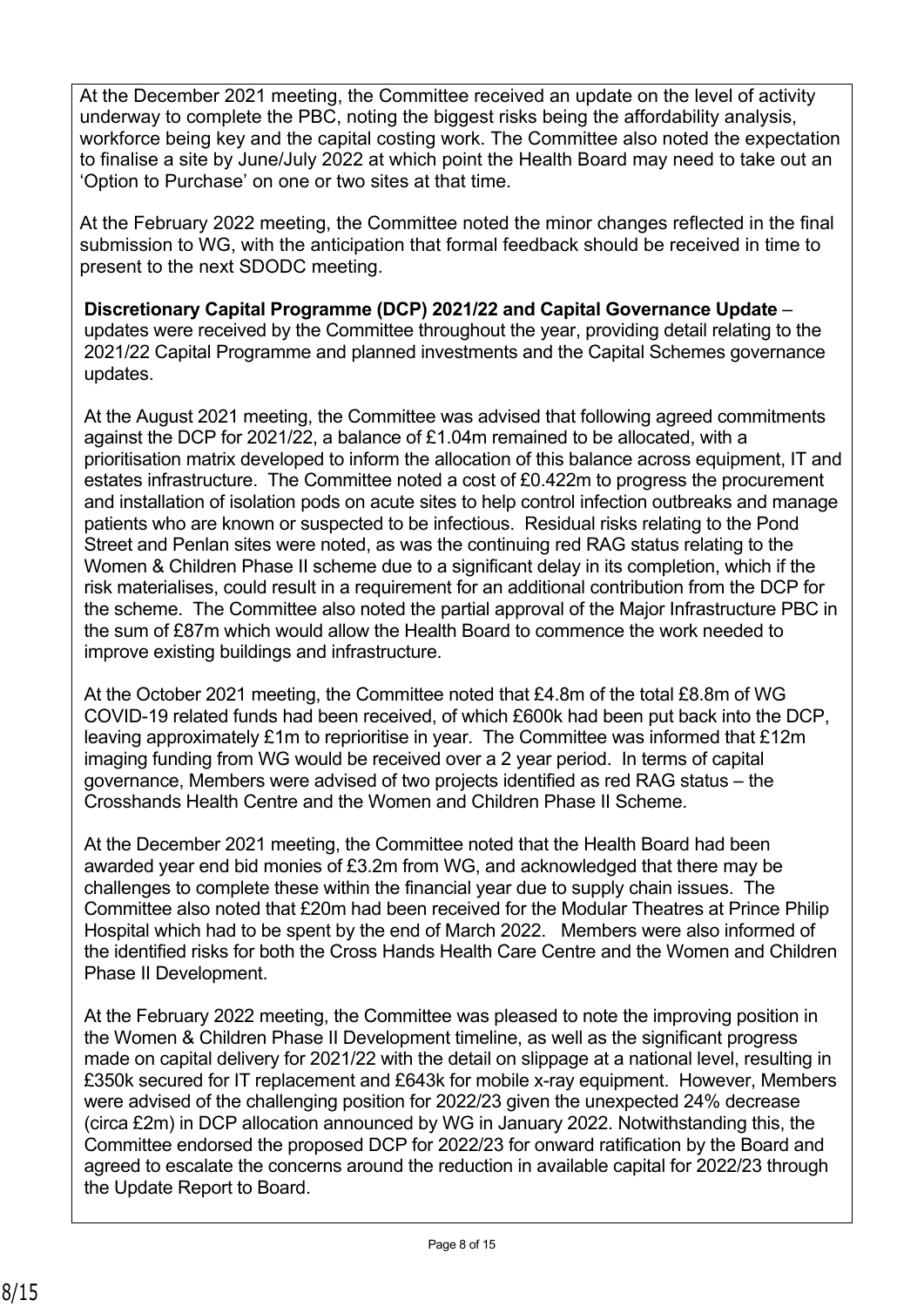## **Risk**

## **Corporate Risks Report**

In October 2021, the Committee received the Corporate Risks Allocated to SDODC report, noting the three risks currently aligned to SDODC, with no changes in the risk scores since these had previously been reported to the People, Planning and Performance Assurance Committee in June 2021. It was further noted that the Executive Team had reviewed Risks 1027 *(Delivery of the Quarter 3/4 Operating Plan - Delivery of integrated community and acute unscheduled care services)* and 1048 (*Risk to the delivery of planned care services set out in the Annual Recovery Plan 2021/22)*, and agreed that these would be updated prior to the November 2021 Public Board. The Committee received assurance that everything possible is being undertaken to direct available resources to urgent cancers, urgent cases and to avoid cancellation or suspension of any cancer work due to the current rise in COVID-19 cases.

In February 2022, the Committee received a further Corporate Risks Allocated to SDODC report, receiving assurance that all identified controls are working effectively, with all planned actions to be implemented within stated timescales to reduce risk and/or mitigate the impact if the risk materialises.

## **Operational Risks Report**

In October 2021, the Committee received the Operational Risks Report, containing a summary of the two risks, Risk 245 (*Inadequate facilities to store patient records and investment in electronic solution for sustainable solution*) and Risk 1126 (*Women & Children Phase II Project Risk-Directorate, mitigating actions will be done by Capital and Estates Team*), which met the criteria for submission to SDODC. The Committee noted the significant challenges relating to the storage of physical patient records with solutions both on and off site being sought.

In February 2022, the Committee received a further Operational Risks Report for scrutiny and assurance purposes.

# **Feedback from Sub-Committee**

**Capital Sub-Committee** - regular written update reports from the Capital Sub-Committee meetings were received during 2021/22. In addition, at the February 2022 meeting, the Committee received and approved the revised Terms of Reference for the Sub-Committee.

**Quarterly Annual Plan Monitoring Returns** – at the August 2021 meeting, the Committee received the Quarterly Annual Plan Monitoring Return report, providing assurance on delivery of the actions from the 2021/22 Quarter 1 (Q1) plan. Members were advised that the return represents the first version of a report which tracks progress against deliverables included within the Health Board's Annual Recovery Plan. Assurance was received that the majority of objectives for Q1 had either been delivered or are on track to meet the target delivery date.

At the October 2021 meeting, the Committee received the Quarterly Annual Plan Monitoring Return report for Q2, noting that seven actions in the annual plan are currently behind schedule.

At the February 2022 meeting, however, the Committee received assurance from the overarching progress made and the mitigations in place to recover those actions noted as behind which support Q3 of the Health Board's 2021/22 Annual Recovery Plan.

**Planning Objectives Aligned to SDODC** - updates were received throughout the year on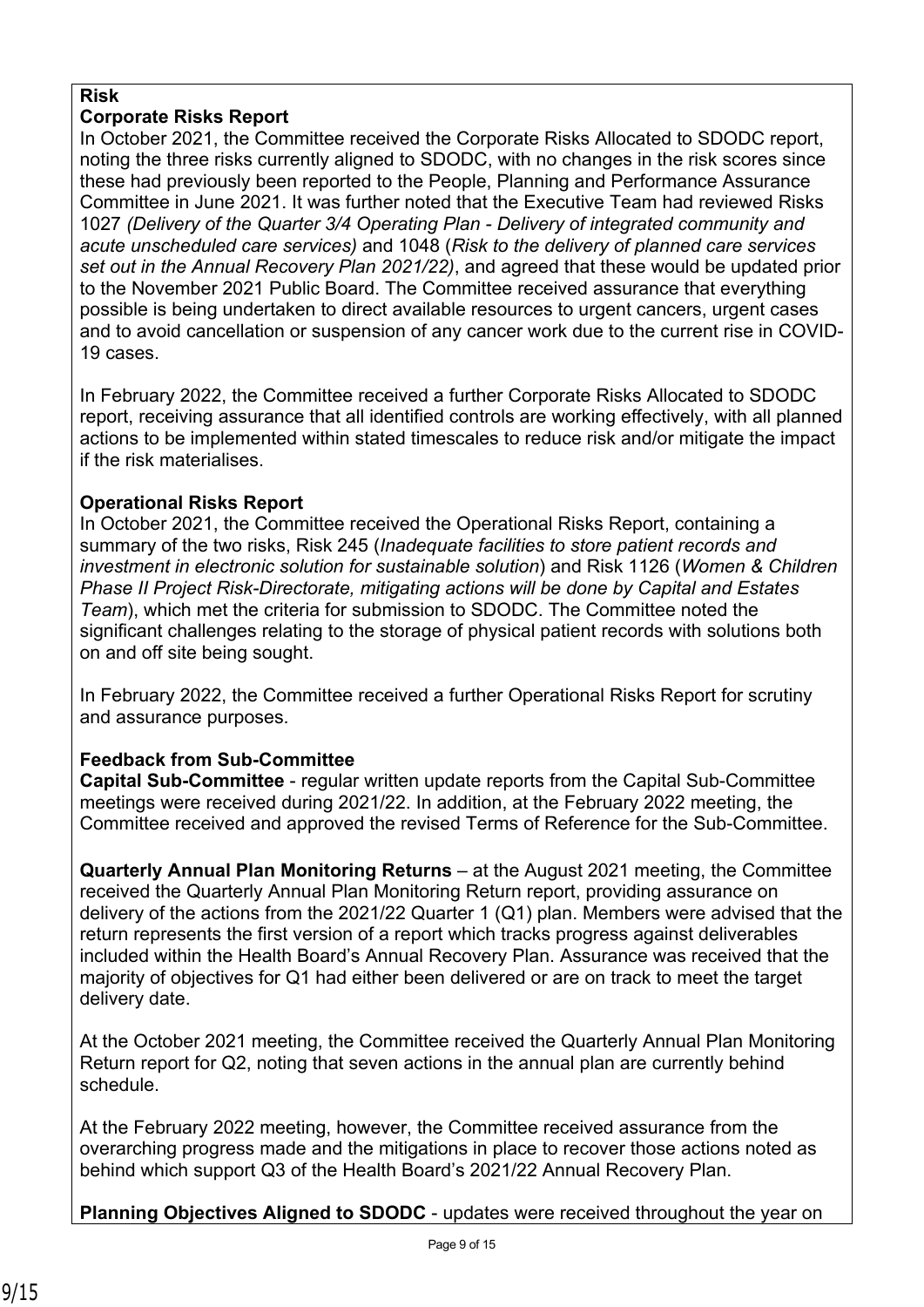progress made in the delivery of the POs aligned to SDODC. At the August 2021 meeting, the Committee noted that as the scope of outcomes measurement broadens to reflect the increasing alignment of Strategic Objectives at Board level with operational planning, there has been some consequential slippage in timescales for roll-out across the organisation. Members noted that the Health Board is working with *Improvement Cymru* to source additional support for scrutiny processes which will initially be used to monitor delivery of the Women and Children Phase II scheme.

At the October 2021 meeting, the Committee noted that as part of the Annual Recovery Plan for 2021/22, the Board agreed a refreshed set of Strategic Objectives that set out the aims of the organisation as well as a set of specific, measurable Planning Objectives, which move the organisation towards that horizon over the next three years. The Committee received an update on the delivery of the twenty-seven Planning Objectives and six Gold Command instructions aligned to SDODC. In terms of PO 1E: *Establish a process to maintain personalised contact with all patients currently waiting for elective care,* the Committee noted significant variations in staffing levels within Patient Experience Teams at each hospital site and requested an update to the next Committee meeting.

At the December 2021 meeting, the Committee noted that the Health Board is largely on track in terms of delivery against the POs aligned to SDODC, with only a few identified as slightly behind. In terms of the POs not on track, Members received further details as to the rationale for any delays, which provided a level of assurance to the Committee.

At the February 2022 meeting, the Committee received a further update on delivery against the POs aligned to SDODC, and in terms of PO 3I, the Committee received assurance on the progress made with regard to the dental contract reform and that further detail would be provided to consider hybrid models going forward. The Committee noted that Optometry represents a significant piece of work requiring primary legislation and subsequent negotiation, with currently no existing Optometry contract in place. Members received assurance that although this will take significant resource requirements in terms of implementation, the Health Board is working within existing frameworks and guidance, with weekly meetings in place with WG. The Committee received assurance on progress against each PO and noted that an update on the transition to a new set of planning objectives would be provided to the April 2022 Committee meeting.

### **Planning and Partnership Update Reports**

**A Regional Collaborative for Health (ARCH)** – the Committee received regular updates highlighting the activities of the ARCH programme throughout the year and the regional discussions that have taken place between HDdUHB and SBUHB. Members received feedback on the ARCH Delivery and Leadership Group meeting held on 15<sup>th</sup> June 2021 to finalise discussions on the re-organisation of the ARCH governance structure, and noted Executives' view that HDdUHB should become more involved in this collaboration, recognising the strengths inherent in the partnership in terms of accessing resources and developing proposals for submission to WG. Members were advised that SBUHB is currently in the process of engagement regarding the commissioning of a number of services, with HDdUHB actively involved in discussions, while recognising concerns relating to certain elements of this work on the part of Hywel Dda Community Health Council. Members noted that these discussions, and further engagement with SBUHB in regard to service provision may result in important decisions for HDdUHB in terms of the configuration of services which it would wish to see across the region. Members reflected upon a possible need to review ARCH governance arrangements, given the increase in the ARCH portfolio, and were assured that any agreement reached by ARCH represents a non-binding endorsement and would need to be ratified by each sovereign Board. Members noted the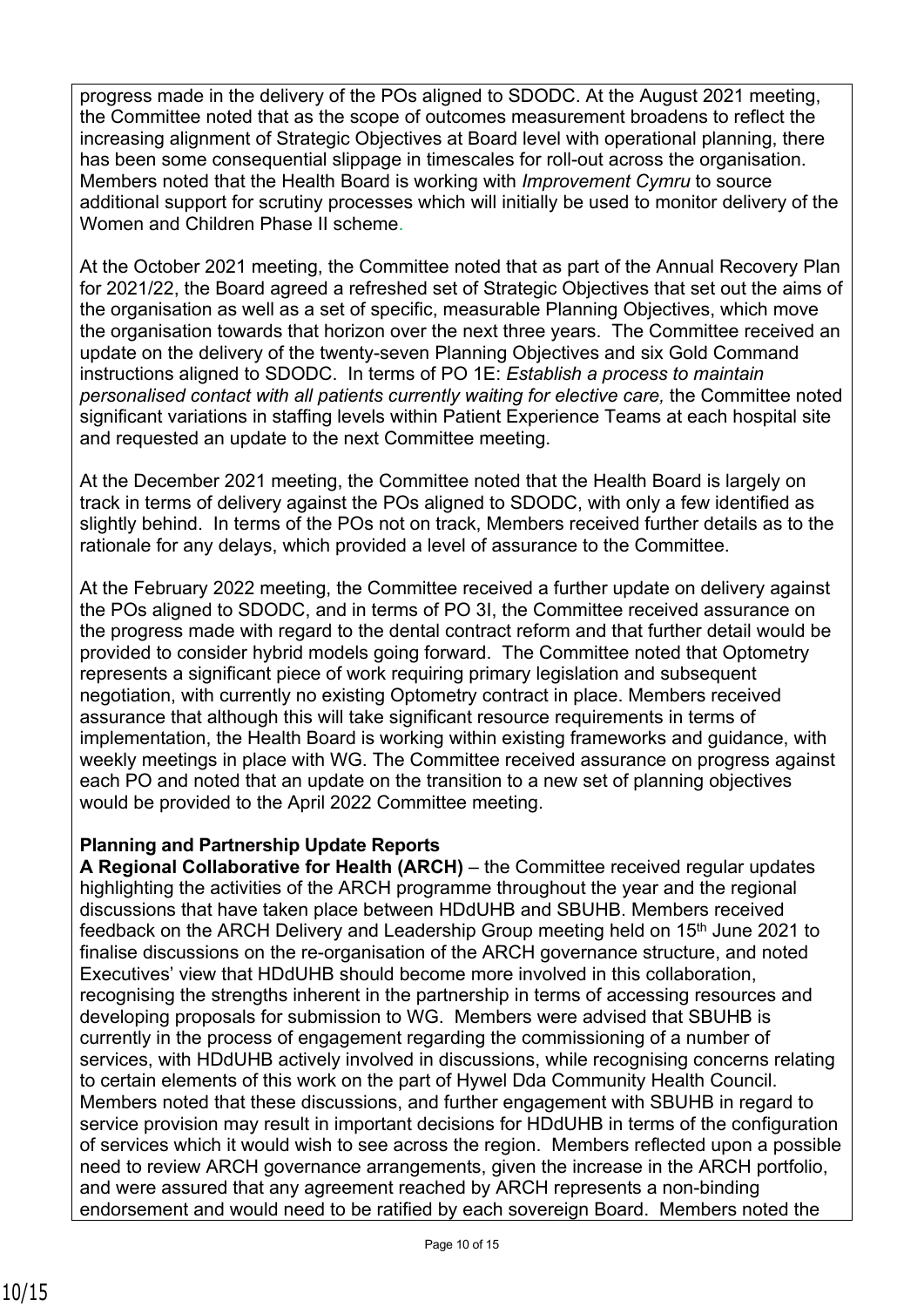specific pieces of on-going work through the ARCH programme in areas such as dermatology, urology, cardiology and cancer, together with the review and refresh of governance structures to reflect the scale of the work programmes involved and the necessary changes made due to the COVID-19 pandemic, to ensure appropriate senior focus on the recovery agenda and to ensure alignment across the two Health Boards to maximise the opportunities available. Members also noted the details of the individual schemes being developed and received assurance that HDdUHB remains very much involved in the ARCH agenda, driving it to more of an extent than had previously been the case. Members were assured by the clear service plans in place with the focus on those that are in the early stages of development. Members were also assured that this information would be referenced within the Health Board's IMTP.

**Pentre Awel Development** – in August 2021, the Committee received a report and presentation providing an update on the progress of the project to deliver services within the Pentre Awel development. Members received assurance that all services would be aligned with the Health Board's strategy and all opportunities would be sought to maximise benefits arising from the delivery of care services on site. Members noted that this project has made significant progress towards achieving financial sustainability, specifically in terms of the approval of the City Deal Business Case which enables the project to access £40m of funding to contribute to the Zone 1 construction, with plans in place to appoint a contractor for Zone 1 during September 2021.

At the December 2021 meeting, the Committee received a further update on the progress of the project to deliver services within the Pentre Awel development. Members noted that engagement with the clinical teams involved had resulted in a revised layout for clinical services which had been relayed back to the contractors, and that further discussions are taking place between the Health Board and the Local Authority to confirm that the cost per square foot is being maintained at the 2019 price. In addition, best options for the 15 acres of green space at Pentre Awel, are being considered. The Committee welcomed the innovative nature of this initiative and the opportunity it represents for all concerned.

**Regional Partnership Board (RPB) Population Assessment (SSWBA)** – in February 2022, the Committee received the RPB population assessment, representing a legal requirement in each local Government electoral cycle for publication on both the Health Board and RPB websites following its approval in due course.

**Public Services Boards (PSBs) Wellbeing Assessments (WBFGA)** – also in February 2022, the Committee received an overview of the Health Board's involvement in the process of developing PSBs Wellbeing Assessments and noted the proposed timelines for their approval by each PSB and their subsequent presentation to SDODC and Board.

**RPB Market Stability Report** – also in February 2022, the Committee received the RPB Market Stability Report, representing a WG requirement for the RPB to assess the sufficiency of care and support services in the regional market within the HDdUHB area. Members noted that a second element of the report considers stability of the services regulated by Care Inspectorate Wales (CIW). It was confirmed that further reports and an action plan would be presented to SDODC in due course.

During 2021/22, SDODC also received and considered the following:

• **Pharmaceutical Needs Assessment** – in August 2021, the Committee received the Health Board's Pharmaceutical Needs Assessment (PNA), noting this had been subject to public consultation and included data and feedback from patient and contractor surveys, together with information relating to existing commissioned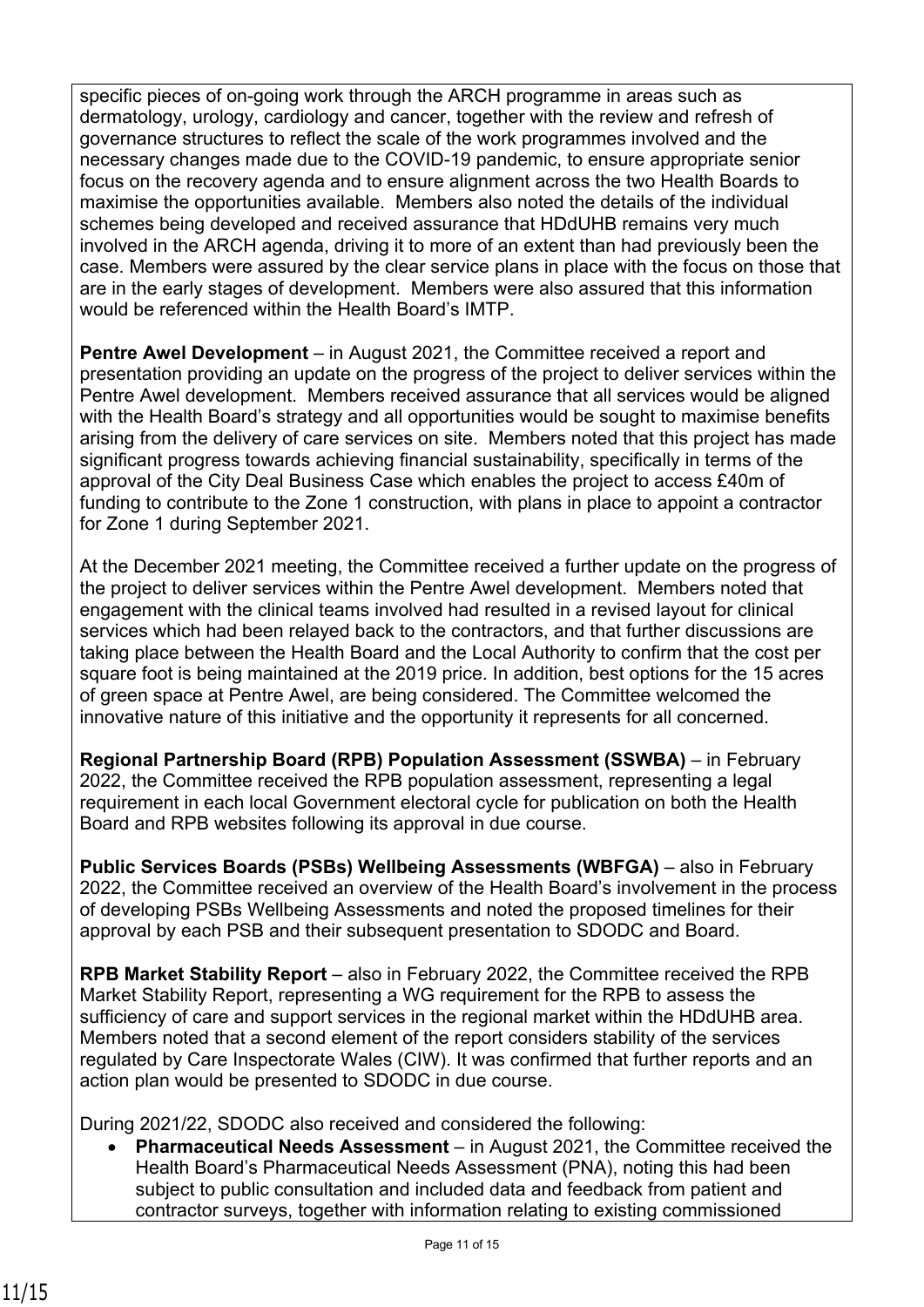services from Community Pharmacy. Members received assurance that currently no 'gaps' had been identified in Pharmacy provision across HDdUHB and that work is underway to improve the uptake of enhanced services in order to reduce pressure on GP services and to improve patient access to care. The Committee supported the PNA for submission to the Board at its meeting on 30<sup>th</sup> September 2021.

- **Contact First/Urgent Primary Care Update**  in October 2021, the Committee received the Contact First/Urgent Primary Care Update report, providing an update on HDdUHB's implementation of Care First and the Urgent Primary Care pathfinder, key deliverables of WG Urgent and Emergency Care Policy Goals. The Committee acknowledged the impact of the roll out of the Same Day Emergency Care model, estimated to have avoided 25% of admissions to date.
- **Capital Governance Review Management Response and Action Plan** also in October 2021, the Committee received the Internal Audit Capital Governance Review report for information, produced at the request of the Audit & Risk Assurance Committee given the remit of SDODC relating to capital schemes and governance. It was noted that, going forward, the Committee would receive an assurance on the implementation of the recommendations contained within the Action Plan. In February 2022, the Committee received an update on the 12 recommendations made following the Capital Governance Review and received assurance that progress is being made to deliver against the actions identified.
- **Women & Children Phase II Project Update**  also in October 2021, the Committee received an update on the Women & Children Phase II Project, noting the issues that had led to further delays on the handover of Section 2 and the prolongation of the schemes completion. Members received an overview of the continuing risks that need to be managed, including a new risk around the building structure that could lead to further delays due to supply chain issues and may require a small amount of contingency (£0.2m) from the following year's Discretionary Capital Programme which the Committee endorsed.
- **Domiciliary Care Provision**  in December 2021, the Committee received the Domiciliary Care Provision report, noting the collaborative work involved between HDdUHB, the 3 Local Authority social services departments and third sector agencies. Whilst acknowledging the current challenges and deficiencies in the domiciliary care service, the Committee welcomed the initiatives in place to maximise digital support for individuals at home to enhance patient care and reduce the demands being made on acute services.
- **Transformation Fund (TF)/Plan (Levelling Up)** also in December 2021, the Committee received the Transformation Fund (TF)/Plan (Levelling Up) report, highlighting Connect; Fast Tracked Consistent Integration; and Creating Connections for All as the funding streams which HDdUHB is working with. Members noted that the next stages of work would include progression through the transitional phase and into the new funding streams together with the evaluation work to ensure the programmes emanating from these areas are appropriate.
- **Carmarthen HWB Plan**  also in December 2021, the Committee received a highlevel overview and update regarding the development of a Wellbeing 'Hwb' in Carmarthen town. The Committee noted that funding of approximately £20m had been secured to develop this project with good progress made since Summer 2021.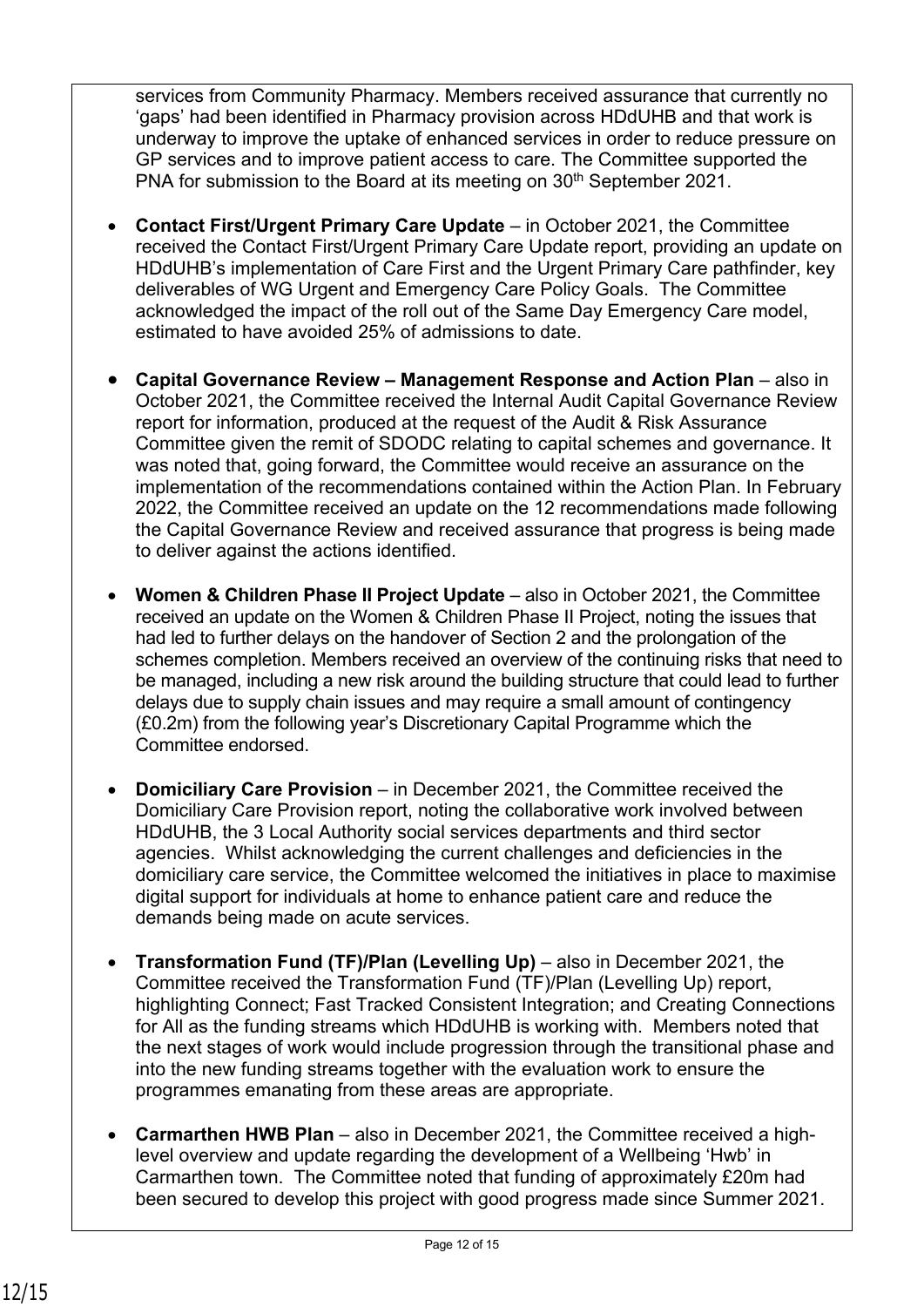- **Stroke Service Re-design** in February 2022, the Committee received a report regarding proposals for stroke service re-design following a regional review of stroke services prior to COVID-19. The Committee noted that further discussions are required with SBUHB in relation to their ability to support HDdUHB patients in their Hyper Acute Stroke Unit (HASU) at Morriston Hospital, and acknowledged the concerning position, particularly coupled with the challenge of performance disparity across HDdUHB sites. It was agreed for the Committee to escalate these concerns to Board.
- **Palliative Care Strategy** also in February 2022, the Committee received the Palliative Care Strategy, noting the aim of developing a regional approach with a view to providing equitable levels of care for patients across all localities. The Committee supported the presentation of the Palliative Care Strategy for approval to the March 2022 Public Board.
- **Dementia Strategy** also in February 2022, the Committee received the final draft of the Dementia Strategy, noting the allocation of £1.239m to the West Wales Regional Partnership Board (WWRPB), made available via the Integrated Care Fund (ICF), for local implementation and development. The Committee supported the presentation of the Dementia Strategy for approval to the March 2022 Public Board.

## **Key Risks and Issues/Matters of Concern**

During 2021/22, the following key risks and issues/matters of concern were raised by SDODC to the Board:

- Report on the Discretionary Capital Programme (DCP) 2021/22 reported to the Board in August 2021 – significant risks relating to the delivery of the Women and Children's Phase II scheme, given the significant delay in timescales for the scheme's completion, and recognising that if all risks materialise, there is likely to be a requirement for an additional contribution from the Discretionary Capital Programme.
- Integrated Winter Plan 2021/22 significant issues relating to Winter planning which are unique to 2021/22 in terms of increased hospital admissions as a result of COVID-19 which could translate into a winter demand increase of 20%.
- Integrated Performance Assurance Report –concerns relating to continuing performance challenges with the request that performance against individual metrics be linked with associated mitigations in future reports.
- Integrated Performance Assurance Report concerns raised regarding the rationale for WG targets and whether these are achievable given the current challenges.
- Integrated Performance Assurance Report concerns regarding the declining performance within Mental Health, the challenges faced in terms of increasing demand and the lack of staffing due to recruitment issues coupled with Estates issues.
- Planned Care Recovery concerns around HDdUHB's inability to outsource more complex work to the independent sector meaning a compromise to the Health Board's ability to prioritise care on the basis of clinical need with longer waits for in-house services.
- Women & Children Phase II project concerns raised regarding the new risk relating to the building structure which could lead to further delays on timescale due to supply chain issues and may require a small amount of contingency monies (£0.2m) from the following year's Discretionary Capital Programme.
- Planning Objectives concerns raised regarding PO 1E in terms of the significant variations in staffing levels within Patient Experience Teams at each hospital site with an update requested to be provided to the 15<sup>th</sup> December 2021 meeting of SDODC.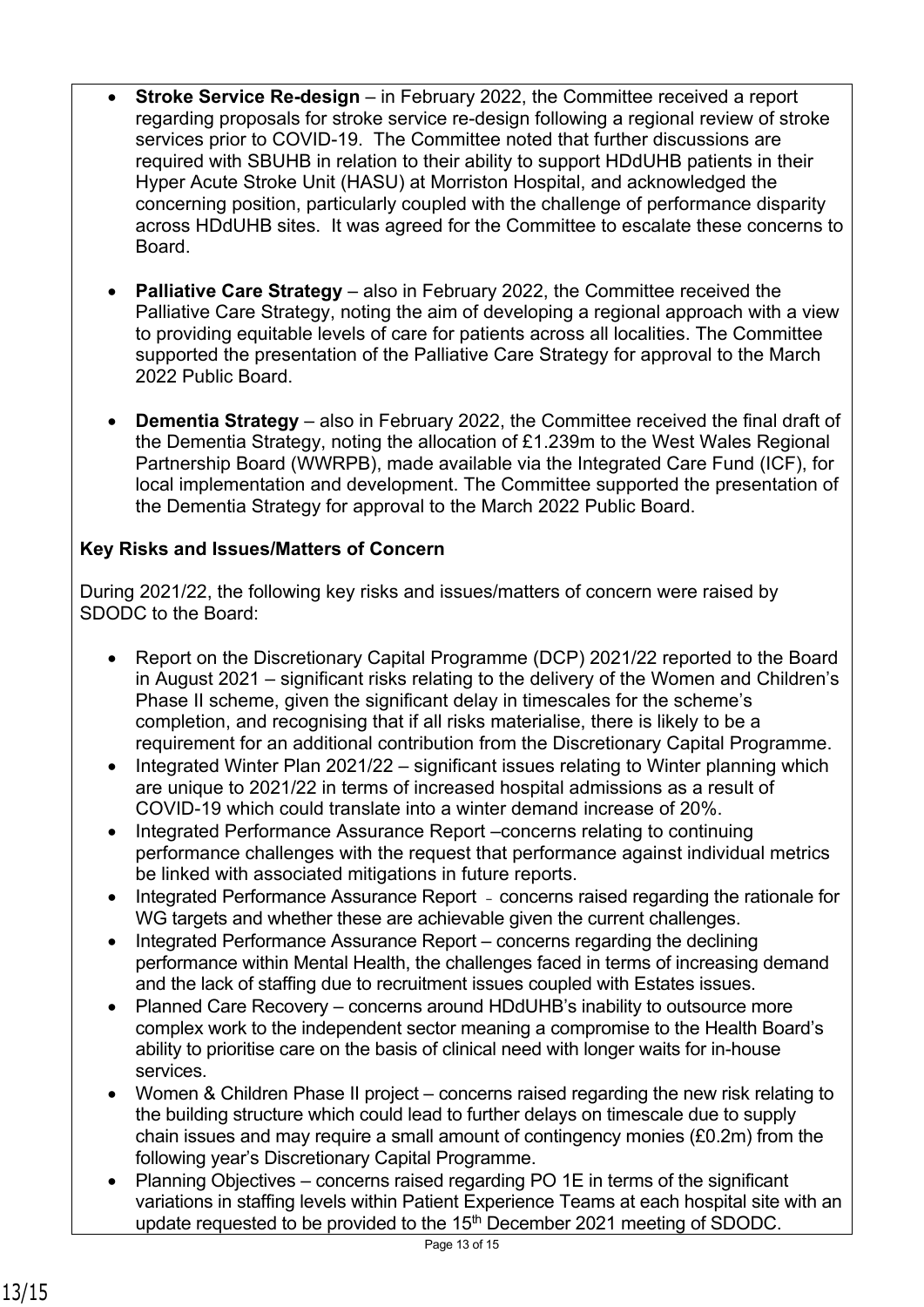- Domiciliary Care Provision concerns raised regarding the longer term challenges and deficiencies in the domiciliary care service, with the Health Board working collaboratively with the 3 Local Authority social services departments and third sector agencies.
- Discretionary Capital Programme 2021/22 & Capital Governance concerns raised in terms of the challenges of spending 2021/22 capital, in particular, the year end bid monies of £3.2m due to supply chain issues and £20m for the Modular Theatres at Prince Phillip Hospital, due to the need to complete within the financial year.
- Stroke Services Re-design concerns around the lack of clarity on the regional Hyper Acute Stroke Unit plans with it noted that high level Executive to Executive discussions are to continue through ARCH in order to resolve this.
- Discretionary Capital Programme 2021/22 concerns relating to the available capital for 2022/23 given the 24% decrease in DCP allocation for 2022/23.

# **Matters Requiring Board Level Consideration or Approval**

During 2021/221, the following matters required Board level consideration or approval:

- West Wales Care Partnership (WWCP) Dementia Strategy.
- Palliative Care Strategy.
- Ratification of the Discretionary Capital Programme for 2022/23.

### **Argymhelliad / Recommendation**

The Board is requested to endorse the Strategic Development and Operational Delivery Committee Annual Report 2021/22.

| Amcanion: (rhaid cwblhau)                  |                                           |  |
|--------------------------------------------|-------------------------------------------|--|
| <b>Objectives: (must be completed)</b>     |                                           |  |
| Cyfeirnod Cofrestr Risg Datix a Sgôr       | Not applicable                            |  |
| Cyfredol:                                  |                                           |  |
|                                            |                                           |  |
| Datix Risk Register Reference and          |                                           |  |
| Score:                                     |                                           |  |
| Safon(au) Gofal ac lechyd:                 | Governance, Leadership and Accountability |  |
| Health and Care Standard(s):               |                                           |  |
| <b>Hyperlink to NHS Wales Health &amp;</b> |                                           |  |
| <b>Care Standards</b>                      |                                           |  |
| <b>Amcanion Strategol y BIP:</b>           | <b>Not Applicable</b>                     |  |
| <b>UHB Strategic Objectives:</b>           |                                           |  |
| <b>Hyperlink to HDdUHB Strategic</b>       |                                           |  |
| <b>Objectives</b>                          |                                           |  |
|                                            |                                           |  |
| <b>Amcanion Llesiant BIP:</b>              | Not Applicable                            |  |
| <b>UHB Well-being Objectives:</b>          |                                           |  |
| <b>Hyperlink to HDdUHB Well-being</b>      |                                           |  |
| <b>Statement</b>                           |                                           |  |
|                                            |                                           |  |

| <b>Gwybodaeth Ychwanegol:</b><br><b>Further Information:</b> |                                                          |
|--------------------------------------------------------------|----------------------------------------------------------|
| Ar sail tystiolaeth:<br>Evidence Base:                       | Agendas, papers and minutes of SDODC meetings<br>2021/22 |
| <b>Rhestr Termau:</b><br><b>Glossary of Terms:</b>           | Included within the body of the report                   |